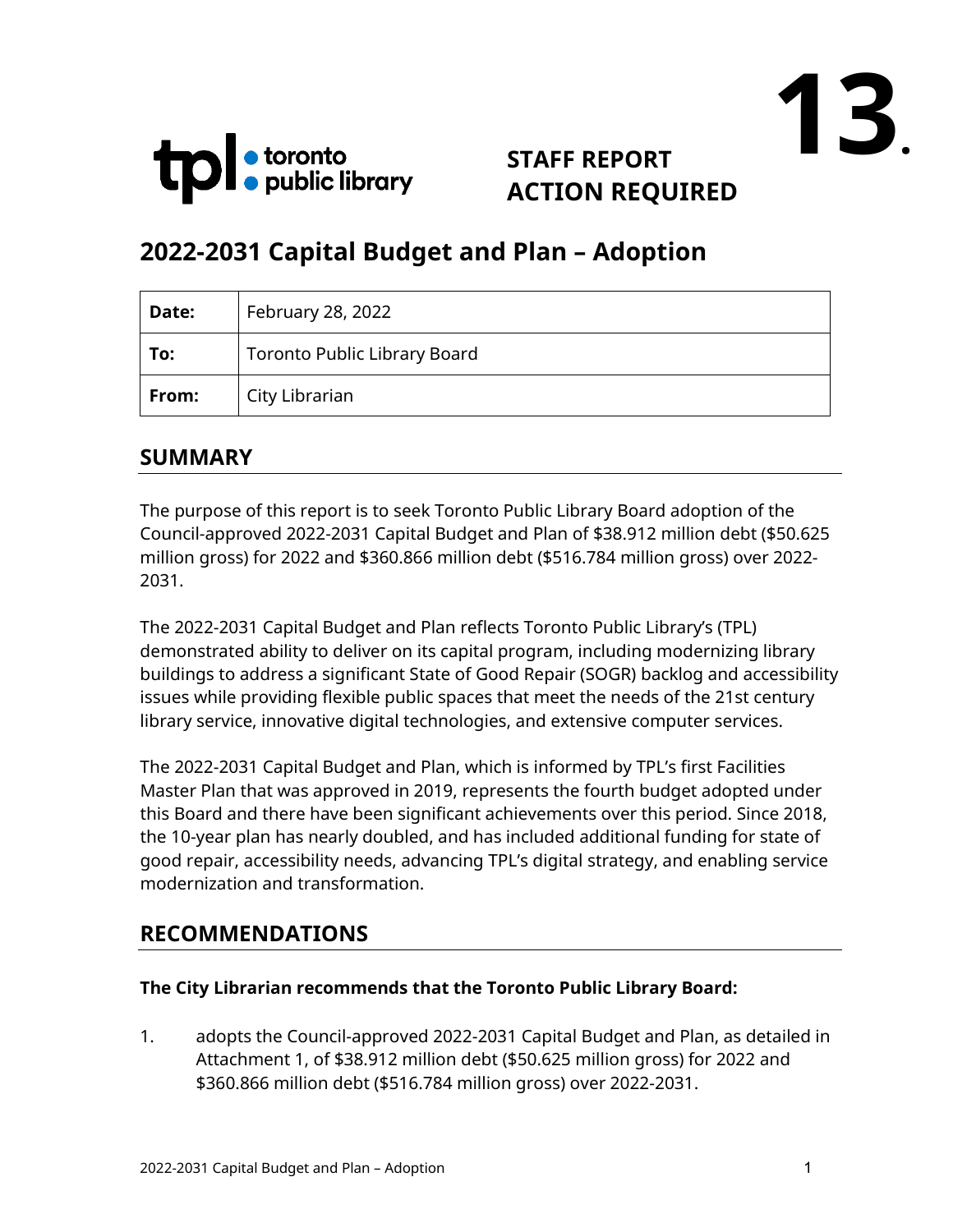#### **FINANCIAL IMPACT**

TPL's approved 2022-2031 Capital Budget and Plan, including preliminary carryforward funding, consists of a 2022 cash flow of \$38.912 million debt (\$50.625 million gross) and total 2022-2031 cash flows of \$360.866 million debt (\$516.784 million gross), as detailed on Attachment 1.

The Council-approved budget and plan is comprised of 2022 cash flow projects with future year commitments, including carry-forward funding, and 2023-2031 uncommitted capital projects. The following table summarizes these components of the budget and plan:

|                                                                                                        | 2022   | 2023   | 2024   | 2025   | 2026   | 2027   | 2028   | 2029   | 2030   | 2031   | $2022 -$<br>2031<br>(Incl.<br>Carry<br>Forward) |
|--------------------------------------------------------------------------------------------------------|--------|--------|--------|--------|--------|--------|--------|--------|--------|--------|-------------------------------------------------|
| Gross<br>2022 Projects with future year<br>commitments including carry<br>forward funding (see Note 1) | 50.625 | 53.363 | 38.089 | 11.243 | 5.318  |        |        |        |        |        | 158.638                                         |
| Uncommitted Future Year Projects<br>(Commencing in 2023 & beyond) -<br>(see Note 2)                    |        | 0.931  | 17.336 | 43.742 | 52.655 | 50.081 | 49.070 | 45.360 | 48.439 | 50.532 | 358.146                                         |
| <b>Total Gross</b>                                                                                     | 50.625 | 54.294 | 55.425 | 54.985 | 57.973 | 50.081 | 49.070 | 45.360 | 48.439 | 50.532 | 516.784                                         |
| <b>Debt</b><br>2022 Projects with future year<br>commitments including carry<br>forward funding        | 38.912 | 41.045 | 32.686 | 6.904  | 5.318  |        |        |        |        |        | 124.865                                         |
| Uncommitted Future Year Projects<br>(Commencing in 2023 & beyond)                                      |        | 0.783  | 4.440  | 28.521 | 30.497 | 30.251 | 33.586 | 30.953 | 34.731 | 42.239 | 236.001                                         |
| <b>Total Debt</b>                                                                                      | 38.912 | 41.828 | 37.126 | 35.425 | 35.815 | 30.251 | 33.586 | 30.953 | 34.731 | 42.239 | 360.866                                         |

| Table 1: 2022-2031 Approved Capital Budget and Plan Summary |
|-------------------------------------------------------------|
| Committed and Uncommitted Cash Flow (\$ Millions)           |

Note 1: Project listing of 2022 projects with future year commitments can be found on page 27 in Appendix 6a of the [2022 Budget Notes.](https://www.toronto.ca/legdocs/mmis/2022/ex/bgrd/backgroundfile-199425.pdf)

Note 2: Project listing of uncommitted future year projects can be found on page 28 in Appendix 6b of the [2022 Budget](https://www.toronto.ca/legdocs/mmis/2022/ex/bgrd/backgroundfile-199425.pdf)  [Notes.](https://www.toronto.ca/legdocs/mmis/2022/ex/bgrd/backgroundfile-199425.pdf)

Council approval of the 2022-2031 budget and plan only confers authority to spend the 2022 projects budget and related future year spending for approved projects within the budget and plan. This amounts to \$124.865 million debt (\$158.638 million gross), including carry forward from 2021. Spending requirements for projects commencing in future years have to be submitted annually for approval.

The Director, Finance and Treasurer has reviewed this financial impact statement and agrees with it.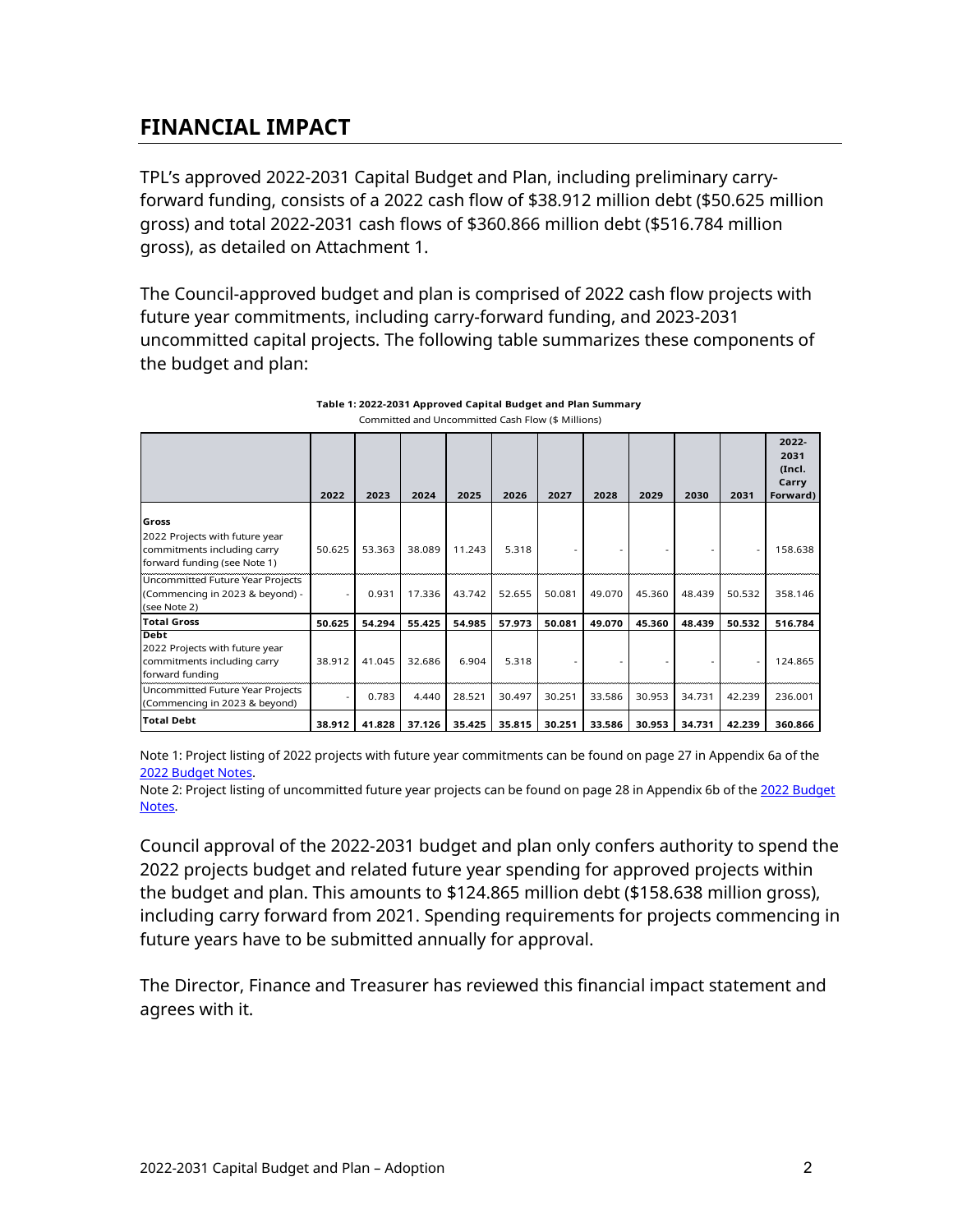### **DECISION HISTORY**

At its meeting on December 6, 2021, the Library Board endorsed the [2022-2031 Capital](https://www.torontopubliclibrary.ca/content/about-the-library/pdfs/board/meetings/2021/dec06/15-2022-2031-capital-budget-and-plan-submission-revised-combined.pdf)  [Budget and Plan Submission](https://www.torontopubliclibrary.ca/content/about-the-library/pdfs/board/meetings/2021/dec06/15-2022-2031-capital-budget-and-plan-submission-revised-combined.pdf) of \$38.912 million debt (\$50.625 million gross) for 2022 and \$373.460 million debt (\$550.556 million gross) over 2022-2031, which is comprised of funding for 34 projects that reflect TPL's Capacity to Spend Capital Budget and Plan of \$360.866 million debt (\$516.784 million gross) and identified two unfunded projects that reflect TPL's Capital Needs Constraints of \$12.594 million debt (\$33.772 million gross).

At its meeting on January 24, 2022, the Library Board was verbally informed that the City Staff-Recommended Budget and Plan was the same as the Submission.

### **COMMENTS**

At its final wrap up meeting on February 7, 2022, the City's Budget Committee endorsed the City Staff-Recommended 2022-2031 Capital Budget and Plan for TPL of \$360.866 million debt (\$516.784 million gross), which is comprised of all 34 capital projects in the Board's Capacity to Spend Capital Budget and Plan request.

At its meeting on February 11, 2022, the Executive Committee endorsed the Budget Committee's recommended 2022-2031 Capital Budget and Plan.

At its meeting on February 17, 2022, City Council approved the [2022-2031](http://app.toronto.ca/tmmis/viewAgendaItemHistory.do?item=2022.EX30.2) Capital [Budget and Plan,](http://app.toronto.ca/tmmis/viewAgendaItemHistory.do?item=2022.EX30.2) as recommended by the Executive Committee, of \$38.912 million debt (\$50.625 million gross) for 2022 and \$360.866 million debt (\$516.784 million gross) over 2022-2031 (including preliminary carry forward from 2021). The approved 10-year plan represents an increase of \$76.807 million or 17.5% over the prior year 10 year plan and includes additional funding to support the 2020-2024 Digital Strategy, the addition of three new projects (Pleasant View Construction, St. Lawrence Interim Relocation and Mr. Christie's Site (Design)) and addresses higher construction costs. The 34 projects included in the approved budget and plan are listed in Attachment 1.

The 2022-2031 Capital Budget and Plan does not include funding for the two projects in the Capital Needs Constraints, Danforth/Coxwell Relocation and City Hall Relocation, totalling \$12.594 million debt (\$33.772 million gross) as listed in Attachment 2. Both projects involve other city partners and with construction starting after 2022. Funding for these projects will need to be addressed in future budgets.

The State of Good Repair (SOGR) backlog, over the next 10 years, is expected to increase from \$182.1 million or 10.7% of total asset value at the end of 2021 to \$184.2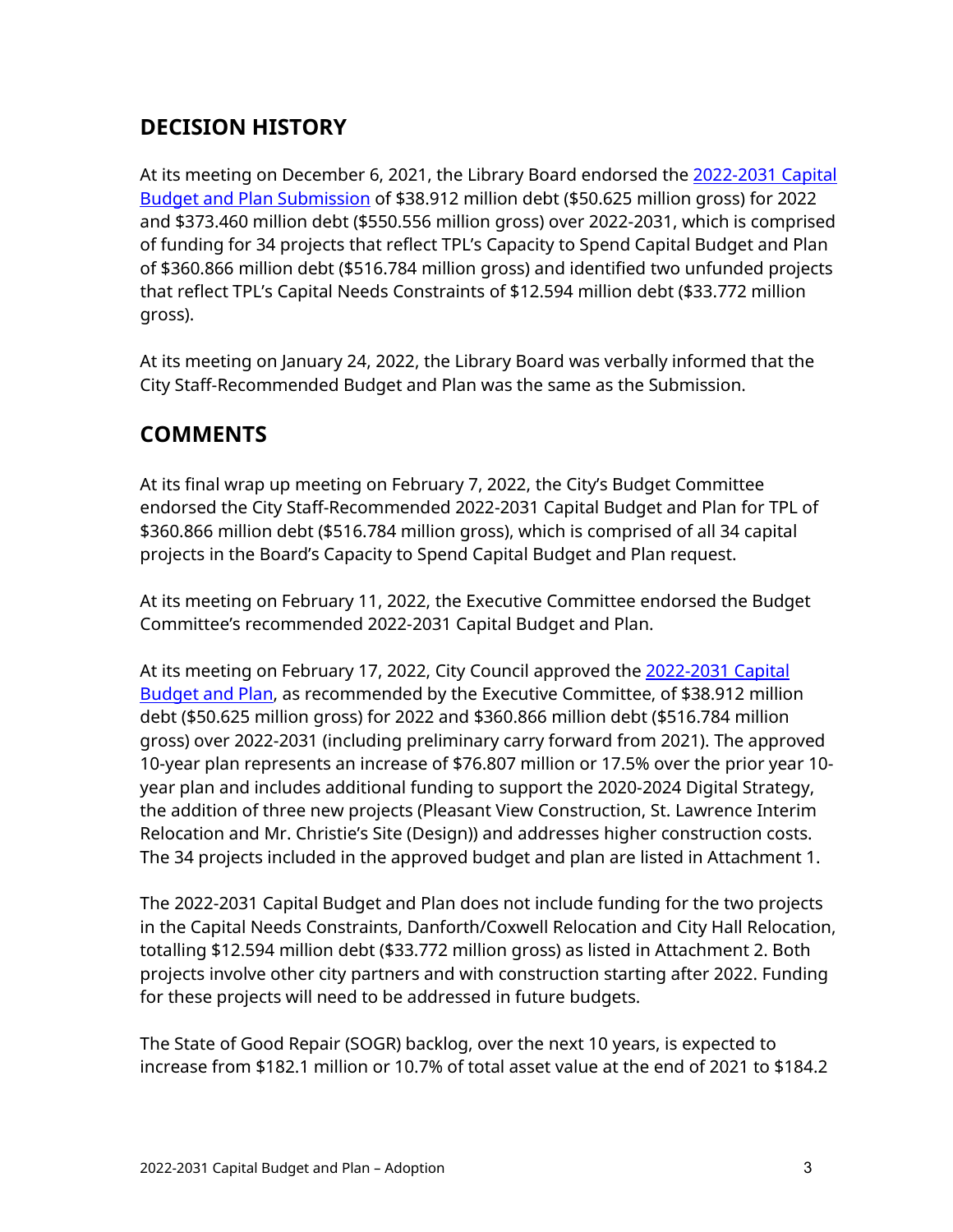million or 8.6% of the total asset value at the end of 2031, informed and updated by Property Condition Assessments.

Section 24(2) of the *Public Libraries Act* requires the Board to adopt the annual estimates that have been approved by City Council.

#### **Development Charges Act**

The 2022-2031 Capital Budget and Plan incorporates changes to the Development Charge Act as contained in Bill 108 (More Homes, More Choice Act, 2019) and further amended in Bill 197 (COVID-19 Economic Recovery Act), which allows for a greater percentage of Development Charges (DC) funding for growth projects compared to the previous legislation. The City is currently undergoing a review of its DC By-Law to update and incorporate the changes reflected in the Development Charge Act. The new By-Law, which includes rates for collecting DC from developers, is expected to be approved by Council in spring 2022.

#### **Capital Budget Progress**

The 2022-2031 Capital Budget and Plan represents the fourth budget adopted under this Board and there have been significant achievements over this period. Since 2018, the 10-year plan has increase by \$244.962 million gross (\$179.397 million debt), which represents a 90% gross (99% debt) increase. The higher capital budget, informed by TPL's first Facilities Master Plan that was approved in 2019, is a recognition of TPL's ability to spend its capital budget and also deliver design excellence. The additional funding allows TPL to address state of good repair issues, accessibility needs, and increasing public space through branch renovations and expansions to meet the demands of a growing population. Sustainable annual funding has been established to support the digital strategy and service modernization and transformation.

Development charge funding has increased by \$74.001 million since 2018, or 108%, which is a reflection of both the recent changes to the Development Charges Act as was discussed above, and a design focus to address population growth not just through net new branches and expansions of existing branches, but also through reimagining existing spaces to increase public utilization.

#### **Potential 2022 Capital Budget Reduction**

At its meeting of February 7, 2022, the City Budget Committee adopted the following motion:

*1b. Budget Committee request that the City Manager, in consultation with the Chief Financial Officer and Treasurer, to provide a briefing note to the February 11, 2022 meeting of the Executive Committee with further analysis on Budget Briefing Note 18*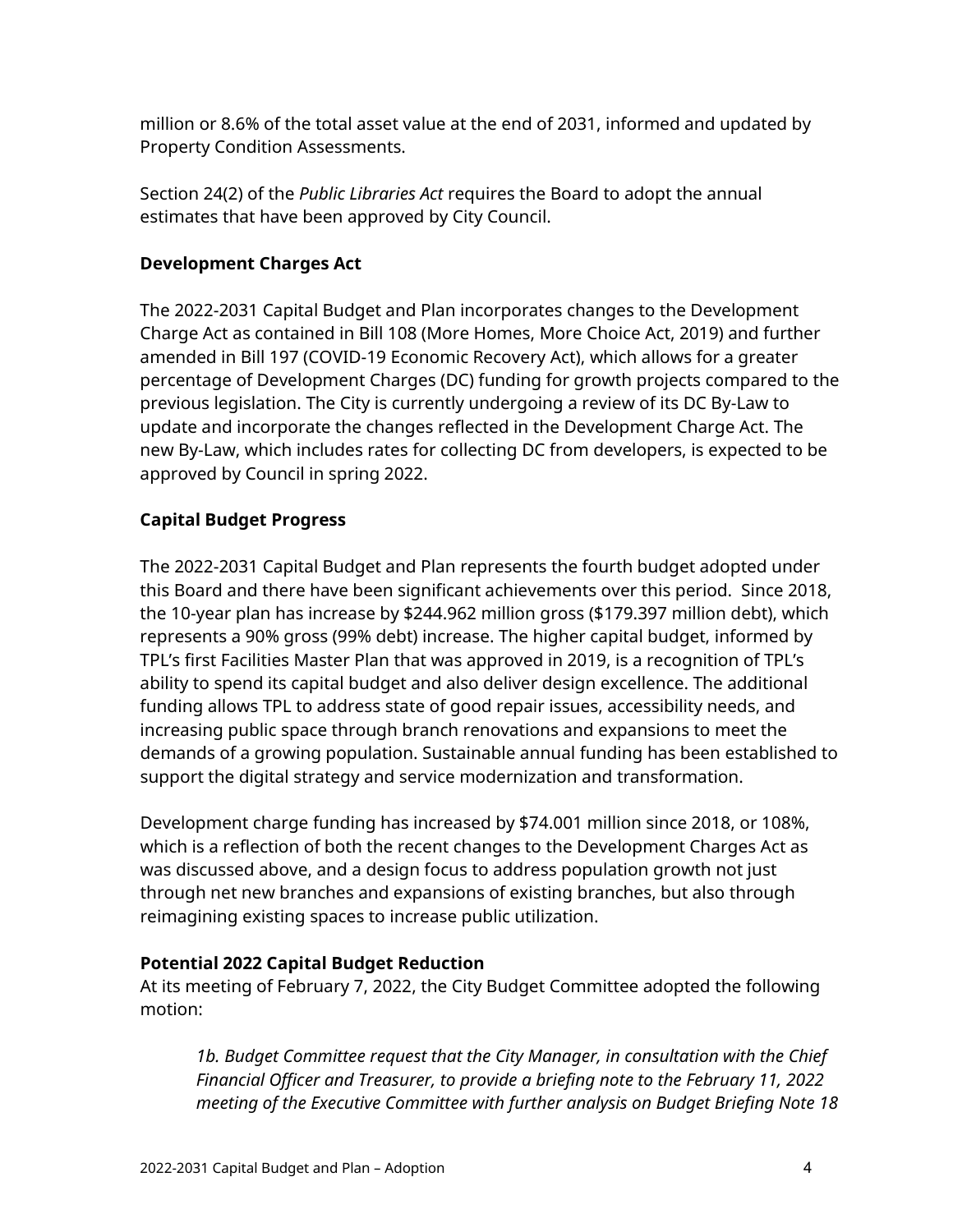*titled ['Continued COVID-19 Support Funding from Federal/Provincial Governments -](https://www.toronto.ca/legdocs/mmis/2022/bu/bgrd/backgroundfile-176491.pdf) [Potential Impacts of Inadequate 2022 Funding Support', outlining t](https://www.toronto.ca/legdocs/mmis/2022/bu/bgrd/backgroundfile-176491.pdf)he anticipated impact on each division and agency's capital budgets.* 

As detailed in budget Briefing Note #26 - [Feb 11, 2022 Continued COVID-19 Support](https://www.toronto.ca/legdocs/mmis/2022/ex/bgrd/backgroundfile-221883.pdf)  [Funding from Federal/Provincial Governments -](https://www.toronto.ca/legdocs/mmis/2022/ex/bgrd/backgroundfile-221883.pdf) Capital Funding Risk, if funding for COVID-19 pressures is not received from other levels of government, then the City would need to reduce its capital budget by up to \$300 million, and TPL's share would be a potential reduction of \$7.690 million or 20% of debt funding. If TPL is required to reduce its capital budget and plan by \$7.690 million of debt, this would impact 4 projects as follows:

- **Multi Branch Renovation Program** 
	- o Significant increase in SOGR backlog and delay in meeting AODA requirements; potential for service interruption and increased costs due to emergency repairs which are more costly by nature.
- **Toronto Reference Library Renovation** 
	- o Increase in SOGR backlog and delay in meeting AODA requirements; potential for service interruption and increased costs due to emergency repairs which are more costly by nature.
- **Technology Asset Management Program (TAMP)** 
	- o Delay in lifecycle replacement of public IT assets resulting in performance issues and inability to meet service level standards.
	- o Delay in implementation of digital strategy resulting in lower productivity from outdated systems, inability to execute on IT risk and governance program, and increased technical debt
- **Service and Digital Modernization** 
	- o Deferring program and digital modernization and staff productivity and collaboration projects; delaying execution of strategic roadmap putting outcome of strategic plan at risk which would directly impact customer service.

### **CONCLUSION**

The 2022-2031 Council-approved Capital Budget and Plan reflects TPL's demonstrated ability to deliver on its capital program, including modernizing library buildings to address a significant SOGR backlog while providing flexible public spaces that meet the needs of the 21st century library service, innovative digital technologies, and extensive computer services. However, it does not completely address the significant SOGR backlog issue. The need for additional funding to address the growing SOGR backlog continues to be a concern.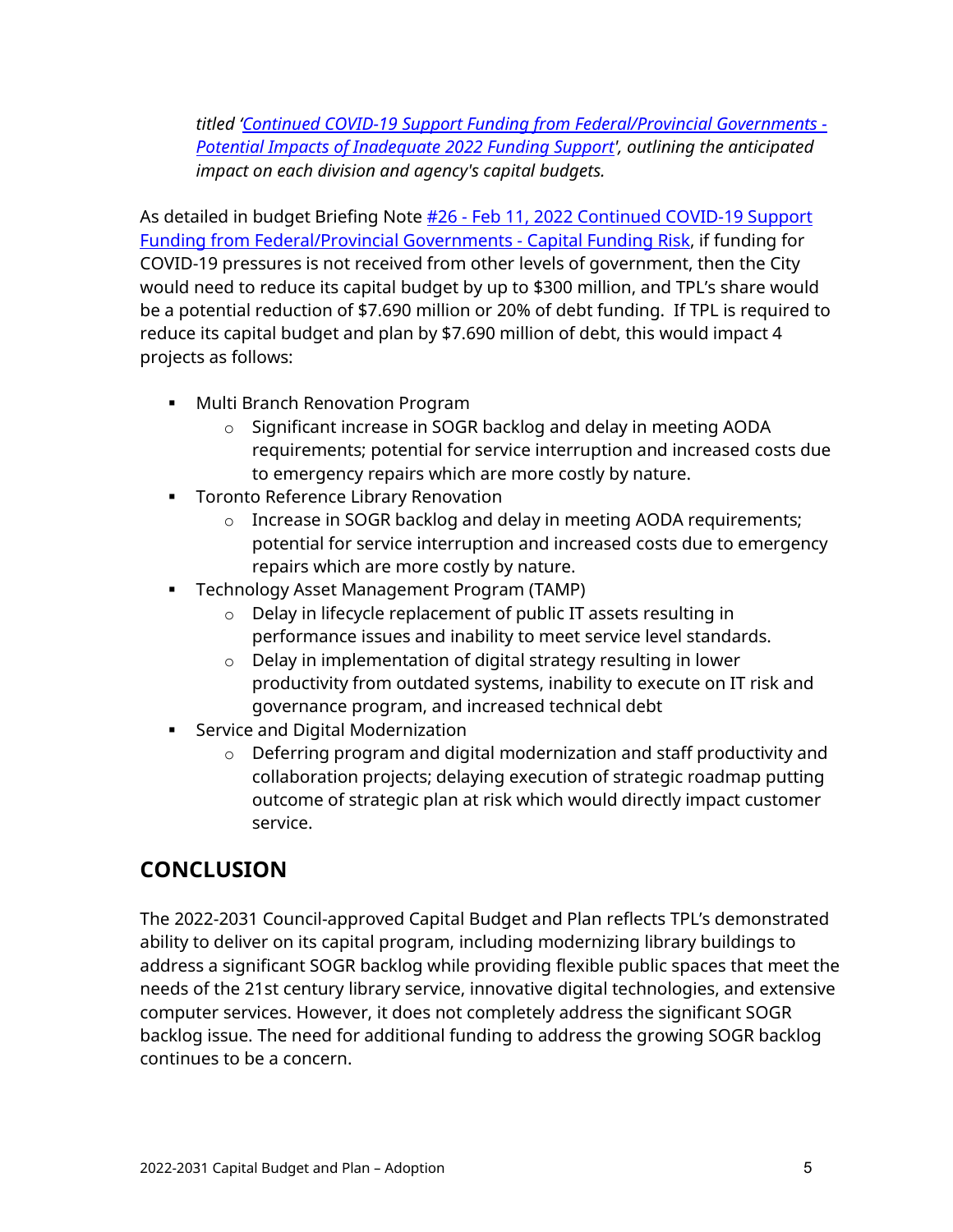### **CONTACT**

Larry Hughsam; Director, Finance & Treasurer; Tel: 416-397-5946; Email: [lhughsam@tpl.ca](mailto:lhughsam@tpl.ca)

Howard Balter; Manager, Budget & Financial Reporting; Tel: 416-393-7003; Email: [hbalter@tpl.ca](mailto:hbalter@tpl.ca)

#### **SIGNATURE**

\_\_\_\_\_\_\_\_\_\_\_\_\_\_\_\_\_\_\_\_\_\_\_\_\_\_\_\_\_ Vickery Bowles City Librarian

### **ATTACHMENTS**

| Attachment 1: | Council-Approved 2022-2031 Capital Budget & Plan - Gross and |
|---------------|--------------------------------------------------------------|
|               | Debt Funding                                                 |
| Attachment 2: | 2022-2031 Capital Needs Constraints - Unfunded               |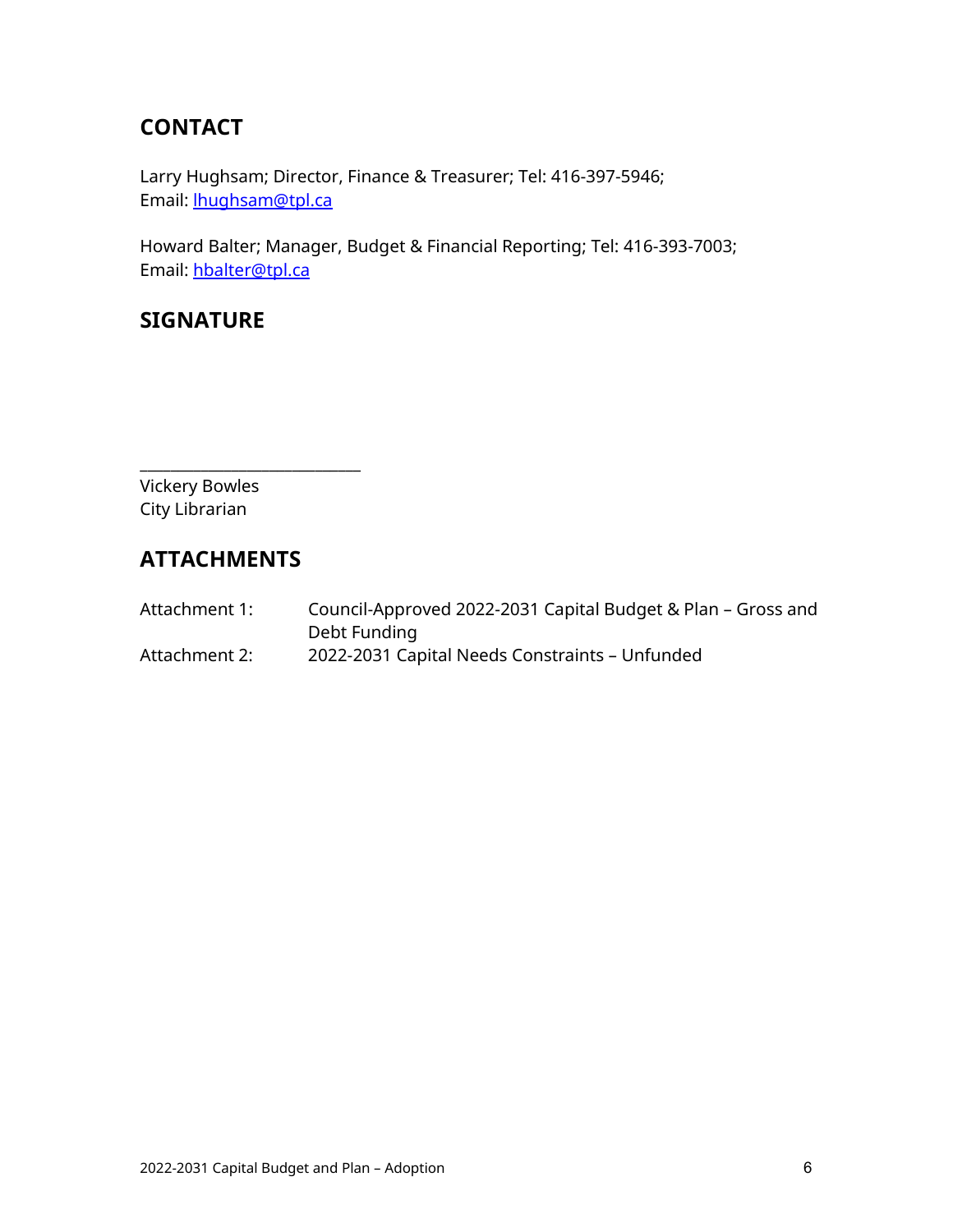#### **Attachment 1**

#### **TORONTO PUBLIC LIBRARY 2022 - 2031 Capital Budget and Plan - Gross and Debt Funding Capacity to Spend Capital Budget and Plan**

**(\$millions)**

**Council Approved February 17, 2022**

|                                                                   | A                | B                   |                       | D                | Ε                        | F.                                   | G                                  | н                                           |        |        | K            |                 | M      | N      | $\circ$ | $\mathsf{P}$                       | Q                                    | R                                           | s                        | T      | U      | $\vee$           | W      | $\times$ | Y                        | z                                 | AA                                 |
|-------------------------------------------------------------------|------------------|---------------------|-----------------------|------------------|--------------------------|--------------------------------------|------------------------------------|---------------------------------------------|--------|--------|--------------|-----------------|--------|--------|---------|------------------------------------|--------------------------------------|---------------------------------------------|--------------------------|--------|--------|------------------|--------|----------|--------------------------|-----------------------------------|------------------------------------|
|                                                                   |                  |                     | PROJECT INFORMATION   |                  |                          |                                      |                                    |                                             |        |        | <b>GROSS</b> |                 |        |        |         | <b>TOTAL</b>                       |                                      |                                             |                          |        |        | <b>DEBT</b>      |        |          |                          |                                   | <b>TOTAL</b>                       |
| PROJECT NAME                                                      | Cost Est.        | Develop.<br>Charges | S. 37/45/<br>Reserves | Other<br>Funding | Debt                     | 2022<br>(incl<br>\$12.177<br>M cfwd) | 2023<br>(incl<br>\$4.300           | 2024<br>(incl<br>\$0.351<br>M cfwd) M cfwd) | 2025   | 2026   | 2027         | 2028            | 2029   | 2030   | 2031    | 2022 - 2031<br>(incl<br>\$16.828 M | 2022<br>(incl<br>\$11,155<br>M cfwd) | 2023<br>(incl<br>\$3.233<br>M cfwd) M cfwd) | 2024<br>(incl<br>\$0.351 | 2025   | 2026   | 2027             | 2028   | 2029     | 2030                     | 2031                              | 1022 - 2031<br>(incl<br>\$14.739 M |
| <b>Technology Projects</b>                                        |                  |                     |                       |                  |                          |                                      |                                    |                                             |        |        |              |                 |        |        |         | <u>cfwd)</u>                       |                                      |                                             |                          |        |        |                  |        |          |                          |                                   | cfwd)                              |
| Tech Asset Mgmt Prg (TAMP                                         | 58.698           | 4.660               |                       |                  | 54.038                   | 5.180                                | 6.914                              | 6.133                                       | 5.776  | 6.815  | 5.236        | 5.391           | 5.550  | 5.707  | 5.996   | 58.698                             | 5.180                                | 6.914                                       | 5.520                    | 5.198  | 6.134  | 4.712            | 4.852  | 4.995    | 5.136                    | 5.397                             | 54.038                             |
| Service and Digital Modernization                                 | 28.157           | 2.355               | $\sim$                |                  | 25,802                   | 7.000                                | 6.615                              | 4.959                                       | 2.130  | 1.160  | 1.189        | 1.218           | 1.249  | 1.286  | 1.351   | 28.157                             | 6.562                                | 6.153                                       | 4.463                    | 1.917  | 1.044  | 1.070            | 1.096  | 1.124    | 1.157                    | 1.216                             | 25.802                             |
| Digital Experiences (DXP)                                         | 19.160           | 11.330              |                       |                  | 7.830                    | 1.961                                | 2.204                              | 1.856                                       | 1.696  | 1.642  | 2.060        | 1.765           | 1.703  | 1.767  | 2.505   | 19.159                             | 0.946                                | 1.635                                       | 0.650                    | 0.594  | 0.575  | 0.721            | 0.618  | 0.596    | 0.618                    | 0.877                             | 7.830                              |
| Answerline & Community Space Rental                               | 1.400            | 0.061               |                       |                  | 1.339                    | 0.744                                |                                    |                                             |        |        |              |                 |        |        |         | 0.744                              | 0.744                                |                                             |                          |        |        |                  |        |          |                          |                                   | 0.744                              |
| Modernization                                                     |                  |                     |                       |                  |                          |                                      |                                    |                                             |        |        |              |                 |        |        |         |                                    |                                      |                                             |                          |        |        |                  |        |          |                          |                                   |                                    |
| <b>Total Technology Projects</b>                                  | 107.416          | 18.407              | $\sim$                | $\sim$           | 89.009                   | 14.885                               | 15.733                             | 12.948                                      | 9.602  | 9.617  | 8.485        | 8.374           | 8.502  | 8.760  | 9.852   | 106.758                            | 13.432                               | 14.702                                      | 10.633                   | 7.709  | 7.753  | 6.503            | 6.566  | 6.715    | 6.911                    | 7.490                             | 88.414                             |
| <b>Building Projects</b>                                          |                  |                     |                       |                  |                          |                                      |                                    |                                             |        |        |              |                 |        |        |         |                                    |                                      |                                             |                          |        |        |                  |        |          |                          |                                   |                                    |
| Multi-Branch Renovation Program (SOGR)                            | 73.133           | 6.122               | 0.664                 |                  | 66.347                   | 9.318                                | 8.199                              | 6.730                                       | 6.293  | 6.440  | 6.560        | 6.760           | 6.917  | 7.080  | 9.454   | 73.751                             | 8.602                                | 6.779                                       | 6.412                    | 5.664  | 5.796  | 5.904            | 6.084  | 6.225    | 6.372                    | 8.509                             | 66.347                             |
| North York Central Phase 2                                        | 12.718           | 0.931               | $\sim$                |                  | 11.787                   | 1.134                                |                                    |                                             |        |        |              |                 |        |        |         | 1.134                              | 1.134                                | $\sim$                                      |                          |        |        |                  |        |          |                          |                                   | 1.134                              |
| Albert Campbell                                                   | 21.352           | 0.766               | $\sim$                |                  | 20.586                   | 3.385                                | 1.124                              |                                             |        |        |              |                 |        |        |         | 4.509                              | 3.088                                | 1.124                                       |                          |        |        |                  |        |          |                          | $\sim$                            | 4.212                              |
| 8 Bayview-Bessarion                                               | 15.957           | 5.109               | $\sim$                | 0.580            | 10.268                   | 3.035                                | 0.500                              | $\sim$                                      |        |        |              |                 |        |        |         | 3.535                              | 2.287                                | 0.500                                       |                          |        |        |                  |        |          |                          |                                   | 2.787                              |
| 9 Centennial                                                      | 17.242           | 5.202               | $\sim$                | 0.274            | 11.766                   | 1.505                                | 6.600                              | 5.948                                       | 2.500  |        |              |                 |        |        |         | 16.553                             |                                      | 5.570                                       | 5.948                    |        |        |                  |        |          |                          |                                   | 11.518                             |
| Dawes Road                                                        | 31.636           | 9.945               | $\sim$                | 1.200            | 20.491                   | 0.448                                | 4.866                              | 7.519                                       | 7.744  | 5.318  |              |                 |        |        |         | 25.895                             | 0.448                                | 1.591                                       | 5.136                    | 6.005  | 5.318  |                  |        |          |                          |                                   | 18.498                             |
| Bridlewood                                                        | 8.987            | 2.708               | $\sim$                | 1.000            | 5.279                    | 2.534                                | 6.362                              | $\sim$                                      |        |        |              |                 |        |        |         | 8.896                              | $\sim$                               | 5.279                                       | $\sim$                   |        |        |                  |        |          | $\overline{\phantom{a}}$ |                                   | 5.279                              |
| Maryvale                                                          | 3.333            | 1.890               | $\sim$                | 0.822            | 0.621                    | 1.735                                | $\sim$                             | $\sim$                                      | $\sim$ | $\sim$ |              | $\sim$          |        | $\sim$ | ×.      | 1.735                              | 0.621                                | $\sim$                                      | $\sim$                   |        | $\sim$ | $\sim$           |        |          | $\sim$                   | $\sim$                            | 0.621                              |
| Northern District - Streetscaping                                 | 0.990            | $\sim$              | 0.990                 | $\sim$           | $\sim$                   | 0.914                                |                                    |                                             |        |        |              |                 |        |        |         | 0.914                              |                                      |                                             |                          |        |        |                  |        |          |                          | $\sim$                            | $\sim$                             |
| 4 Northern District                                               | 13.879           | 1.354               | $\sim$                | $\sim$           | 12.525                   | 0.275                                | 0.430                              | 3.187                                       | 5.253  | 4.734  | $\sim$       | $\sim$          |        |        |         | 13.879                             | 0.196                                | 0.430                                       | 1.912                    | 5.253  | 4.734  | $\sim$           |        |          | $\sim$                   |                                   | 12.525                             |
| 5 Toronto Reference Library                                       | 23.873           | 1.610               | $\sim$                | $\sim$           | 22.263                   | 3.646                                | 3.126                              | 3.000                                       | 2.000  | 2.000  | 2.000        | 2.000           | 2.000  | 2.000  | 2.101   | 23.873                             | 3.646                                | 3.126                                       | 2.800                    | 1.800  | 1.800  | 1.800            | 1.800  | 1.800    | 1.800                    | 1.891                             | 22.263                             |
| 6 Wychwood                                                        | 15.796           | 6.443               | 1.500                 | 1.400            | 6.453                    | 2.468                                |                                    |                                             |        |        |              |                 |        |        |         | 2.468                              | 2.468                                | $\sim$                                      |                          |        |        |                  |        |          |                          |                                   | 2.468                              |
| <b>York Woods</b>                                                 | 13.824           | 2.016               |                       | $\sim$           | 11.808                   | 1.968                                |                                    |                                             |        |        |              |                 |        |        |         | 1.968                              | 1.968                                | $\overline{\phantom{a}}$                    |                          |        |        |                  |        |          |                          |                                   | 1.968                              |
| Weston                                                            | 15.897           | 4.871               | $\sim$                |                  | 11.026                   | 0.303                                | 0.502                              | 3.647                                       | 6.011  | 5.417  |              |                 |        |        |         | 15.880                             | 0.303                                | 0.502                                       | 0.656                    | 5.058  | 4.490  |                  |        |          |                          |                                   | 11.009                             |
| <b>Etobicoke Civic Centre</b>                                     | 30.215           | 29.864              | $\sim$                |                  | 0.351                    | 0.299                                | 0.564                              | 6.069                                       | 6.761  | 6.964  | 9.558        |                 |        |        |         | 30.215                             |                                      | $\sim$                                      | 0.351                    |        |        |                  |        |          |                          | ×.                                | 0.351                              |
| 20 Richview                                                       | 3.546            | 0.018               | $\sim$                |                  | 3.528                    | 0.719                                | 1.212                              | 1.554                                       | $\sim$ |        |              |                 |        |        |         | 3.485                              | 0.719                                | 1.212                                       | 1.554                    |        |        |                  |        |          |                          |                                   | 3.485                              |
| 21<br><b>Pleasant View</b>                                        | 4.667            | 0.481               | 4.186                 |                  |                          | 0.268                                | 0.368                              | 1.986                                       | 2.045  |        |              |                 |        |        |         | 4.667                              |                                      | ×                                           |                          |        |        | $\sim$           |        |          |                          | $\overline{\phantom{a}}$          | ×.                                 |
| 22 Deer Park - Design                                             | 0.144            |                     |                       | 0.144            | ٠                        | 0.144                                |                                    |                                             |        |        |              |                 |        |        |         | 0.144                              |                                      |                                             |                          |        |        |                  |        |          |                          |                                   | $\overline{\phantom{a}}$           |
| 23 High Park                                                      | 16.133           | 7.141               |                       |                  | 8.992                    | 0.244                                | 0.418                              | 0.172                                       | $\sim$ | 3.701  | 6.100        | 5.498           |        |        |         | 16.133                             |                                      | 0.230                                       | 0.172                    |        |        | 3.092            | 5.498  |          |                          |                                   | 8.992                              |
| Barbara Frum                                                      | 18.439           | 1.557               | 0.004                 | $\sim$           | 16.878                   |                                      | 0.375                              | 0.579                                       | 3.344  | 5.166  | 5.321        | 3.654           |        |        |         | 18.439                             |                                      | 0.281                                       | 0.579                    | 2.456  | 4.587  | 5.321            | 3.654  |          |                          | $\overline{\phantom{a}}$          | 16.878                             |
| Parkdale                                                          | 32.778           | 9.513               | $\sim$                | $\sim$           | 23.265                   | $\sim$                               | 0.502                              | 0.862                                       | 0.355  | 5.940  | 9.177        | 9.452           | 6.490  |        |         | 32.778                             | $\sim$                               | 0.502                                       | 0.517                    | 0.080  |        | 6.224            | 9.452  | 6.490    |                          |                                   | 23.265                             |
| 26 Perth / Dupont - 299 Campbell Avenue                           | 4.797            | 2.523               | 1.174                 | 1.100            | $\sim$                   | 1.398                                | 3.359                              | $\sim$                                      |        |        |              |                 |        |        |         | 4.757                              |                                      |                                             |                          |        |        |                  |        |          |                          |                                   | ٠                                  |
| 27 St.Lawrence - Interim Location                                 | 3.240            | 1.802<br>0.495      | $\sim$                | $\sim$           | 1.438<br>36.915          |                                      | 0.054                              | 0.083                                       | 0.751  | 1.237  | 1.115        | $\sim$          |        |        | 0.561   | 3.240<br>0.561                     |                                      | $\sim$                                      | 0.060                    |        | 0.263  | 1.115            |        |          |                          | $\overline{\phantom{a}}$<br>0.066 | 1.438<br>0.066                     |
| 28 St.Lawrence - First Parliament Location<br>29 Lillian H. Smith | 37.410           |                     | $\sim$                | $\sim$           | 38.580                   |                                      |                                    | 0.745                                       | 1.278  | 0.527  | 1.194        | $\sim$<br>6.681 | 9.175  | 11.813 | 9.734   | 41.147                             |                                      |                                             | 0.068                    | 1.278  | 0.527  | $\sim$           |        | 6.970    | 11.813                   | 9.734                             | 30.390                             |
|                                                                   | 49.337<br>26.920 | 10.757<br>14.337    | $\sim$<br>$\sim$      | $\sim$<br>$\sim$ | 12.583                   | $\sim$                               | $\overline{\phantom{a}}$<br>$\sim$ | 0.396                                       | 0.680  | 0.280  |              | 4.889           | 7.553  | 7.780  | 5.342   |                                    |                                      | $\sim$                                      | 0.328                    | 0.122  | 0.280  | $\sim$<br>$\sim$ |        | 2.534    | 5.321                    | 3.998                             | 12.583                             |
| 30 Parliament Street                                              |                  | 12.217              | $\sim$                |                  | 12.257                   |                                      |                                    |                                             | 0.368  | 0.632  | 0.261        | 1.230           | 4.504  | 6.959  | 7.167   | 26.920<br>21.121                   |                                      |                                             |                          |        | 0.267  | 0.261            |        |          | 1.209                    | 7.167                             | 8.904                              |
| Sandersor                                                         | 24.474<br>19.647 |                     | 2.000                 |                  | 14,906                   |                                      |                                    |                                             |        |        |              | 0.532           | 0.219  | 3.596  | 5.556   | 10.213                             |                                      |                                             |                          |        |        |                  |        |          | 1.305                    | 3.384                             | 5.471                              |
| 32 Mimico Centennial                                              | 21.776           | 2.741<br>1.149      | $\sim$                | $\sim$           | 20.627                   |                                      |                                    |                                             | х.     | $\sim$ | 0.310        | $\sim$          |        | 0.451  | 0.698   | 1.149                              |                                      |                                             |                          |        | $\sim$ | 0.031<br>$\sim$  | 0.532  | 0.219    | $\sim$                   | $\sim$                            | . .                                |
| Port Lands<br>Christie Site - Design                              | 0.370            | 0.370               | $\sim$                |                  | $\overline{\phantom{a}}$ |                                      |                                    |                                             |        |        |              |                 |        |        | 0.067   | 0.067                              |                                      |                                             |                          |        |        |                  |        |          |                          |                                   | $\sim$                             |
| <b>Total Building Projects</b>                                    | 562.512          | 143.934             | 10.518                | 6.520            | 401.539                  | 35.740                               | 38.561                             | 42.477                                      | 45.383 | 48.356 | 41.596       | 40.696          | 36.858 | 39.679 | 40.681  | 410.026                            | 25.480                               | 27.126                                      | 26.493                   | 27.716 | 28.062 | 23.748           | 27.020 | 24.238   | 27.820                   | 34.749                            | 272.452                            |
|                                                                   |                  |                     |                       |                  |                          |                                      |                                    |                                             |        |        |              |                 |        |        |         |                                    |                                      |                                             |                          |        |        |                  |        |          |                          |                                   |                                    |
| <b>Capacity to Spend Budget and Plan</b>                          | 669.928          | 162.341             | 10.518                | 6.520            | 490.548                  | 50.625                               | 54.294                             | 55.425                                      | 54.985 | 57.973 | 50.081       | 49.070          | 45.360 | 48.439 | 50.532  | 516.784                            | 38.912                               | 41.828                                      | 37.126                   | 35.425 | 35.815 | 30.251           | 33.586 | 30.953   | 34.731                   | 42.239                            | 360.866                            |

19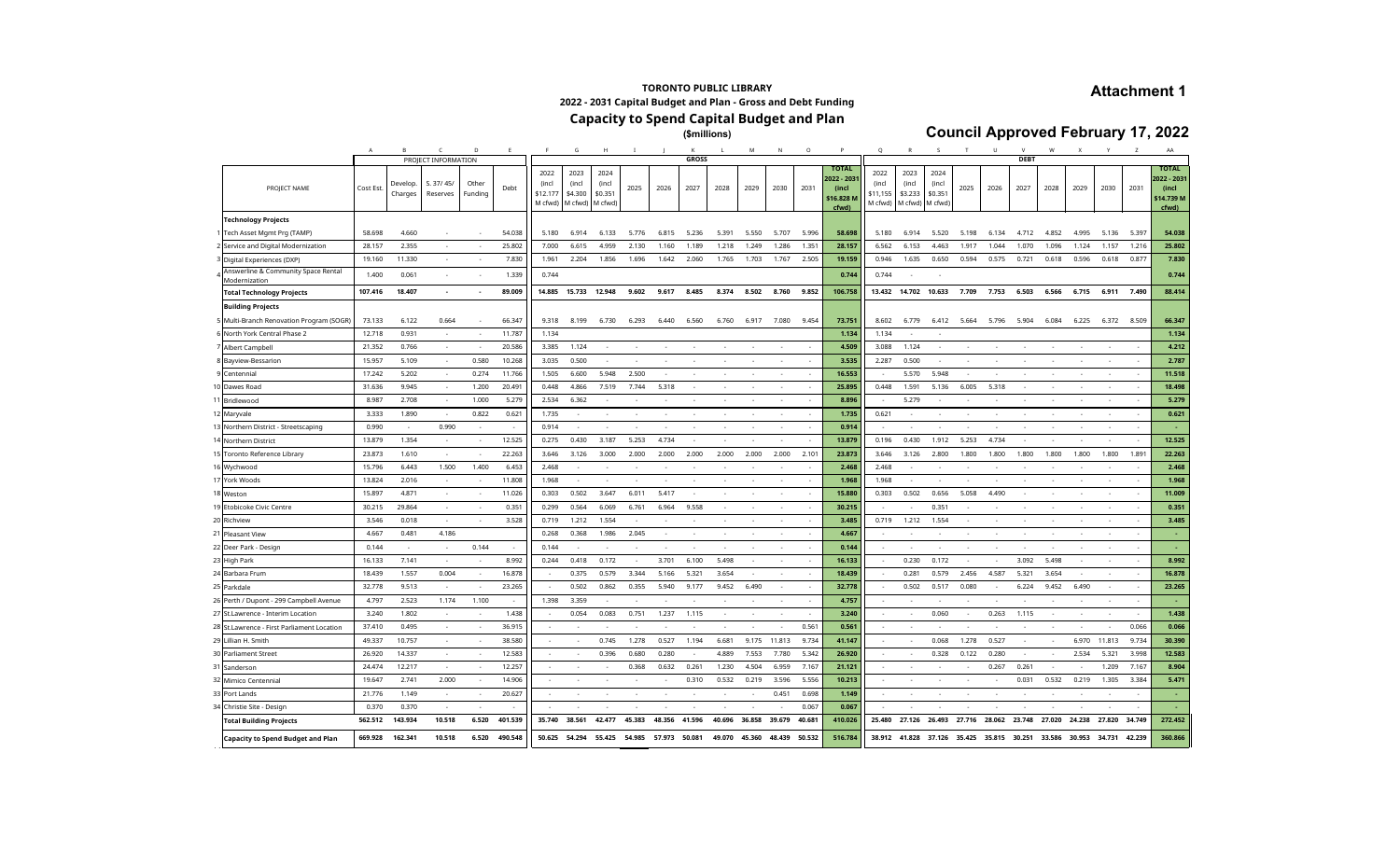#### **Attachment 2**

#### **TORONTO PUBLIC LIBRARY 2022 - 2031 Capital Budget and Plan - Gross and Debt Funding Capital Needs Constraints - Unfunded (\$millions)**

|                                             |                 |         |                                |                  |        |      |              |       |       |       |        |       |       |      |      |                               |             |      |       |      |       |       |       |       |      |      | AA                            |  |  |
|---------------------------------------------|-----------------|---------|--------------------------------|------------------|--------|------|--------------|-------|-------|-------|--------|-------|-------|------|------|-------------------------------|-------------|------|-------|------|-------|-------|-------|-------|------|------|-------------------------------|--|--|
|                                             |                 |         | PROJECT INFORMATION            |                  |        |      | <b>GROSS</b> |       |       |       |        |       |       |      |      |                               | <b>DEBT</b> |      |       |      |       |       |       |       |      |      |                               |  |  |
| PROJECT NAME                                | <b>Cost Est</b> | Charges | Develop. S. 37/45/<br>Reserves | Other<br>Funding | Debt   | 2022 | 2023         | 2024  | 2025  | 2026  | 2027   | 2028  | 2029  | 2030 | 2031 | <b>TOTAL</b><br>2022-<br>2031 | 2022        | 2023 | 2024  | 2025 | 2026  | 2027  | 2028  | 2029  | 2030 | 2031 | <b>TOTAL</b><br>2022-<br>2031 |  |  |
| 1 Danforth/Coxwell Relocation and Expansion | 17.642          | 9.343   |                                |                  | 8.299  |      | 0.226        | 0.685 |       | 5.574 | 5.311  | 4.023 | 1.823 |      |      | 17.642                        |             |      | 0.091 |      | 1.869 | 2.621 | 2.020 | 1.698 |      |      | 8.299                         |  |  |
| 2 City Hall Relocation and Expansion        | 16.130          | 11.835  |                                |                  | 4.295  |      | 0.265        | 0.273 | 2.221 | 4.045 | 4.892  | 4.434 |       |      |      | 16.130                        |             |      | 0.053 |      | 0.720 | 0.939 | 2.583 |       |      |      | 4.295                         |  |  |
| Total Projects in Capital Needs Constraints | 33.772          | 21.178  |                                |                  | 12.594 |      | 0.491        | 0.958 | 2.221 | 9.619 | 10.203 | 8.457 | 1.823 |      |      | 33.772                        |             |      | 0.144 |      | 2.589 | 3.560 | 4.603 | 1.698 |      |      | 12.594                        |  |  |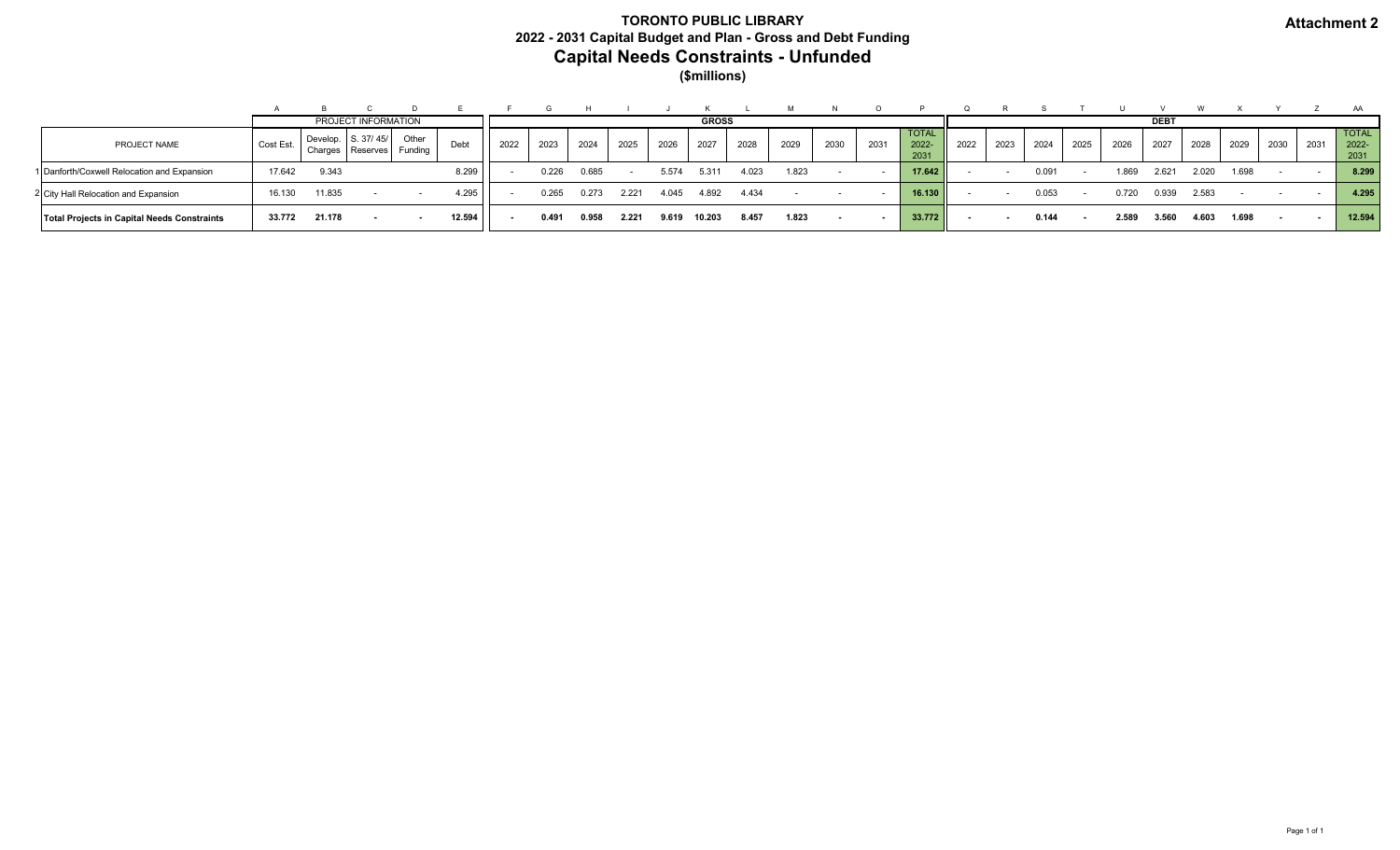# **2022-2031 capital budget adoption** TPL Board meeting

February 28, 2022

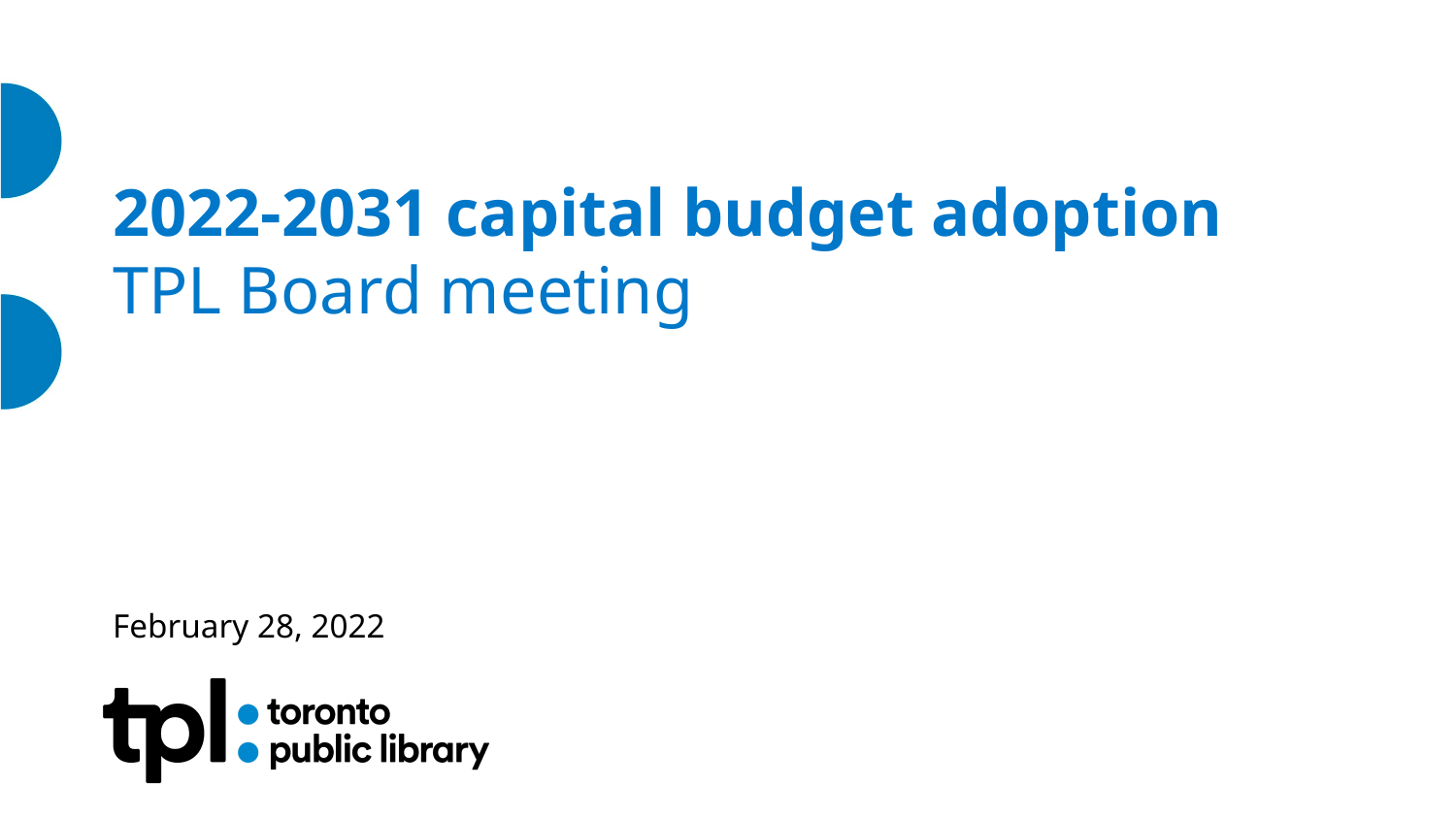# **2022 capital budget**

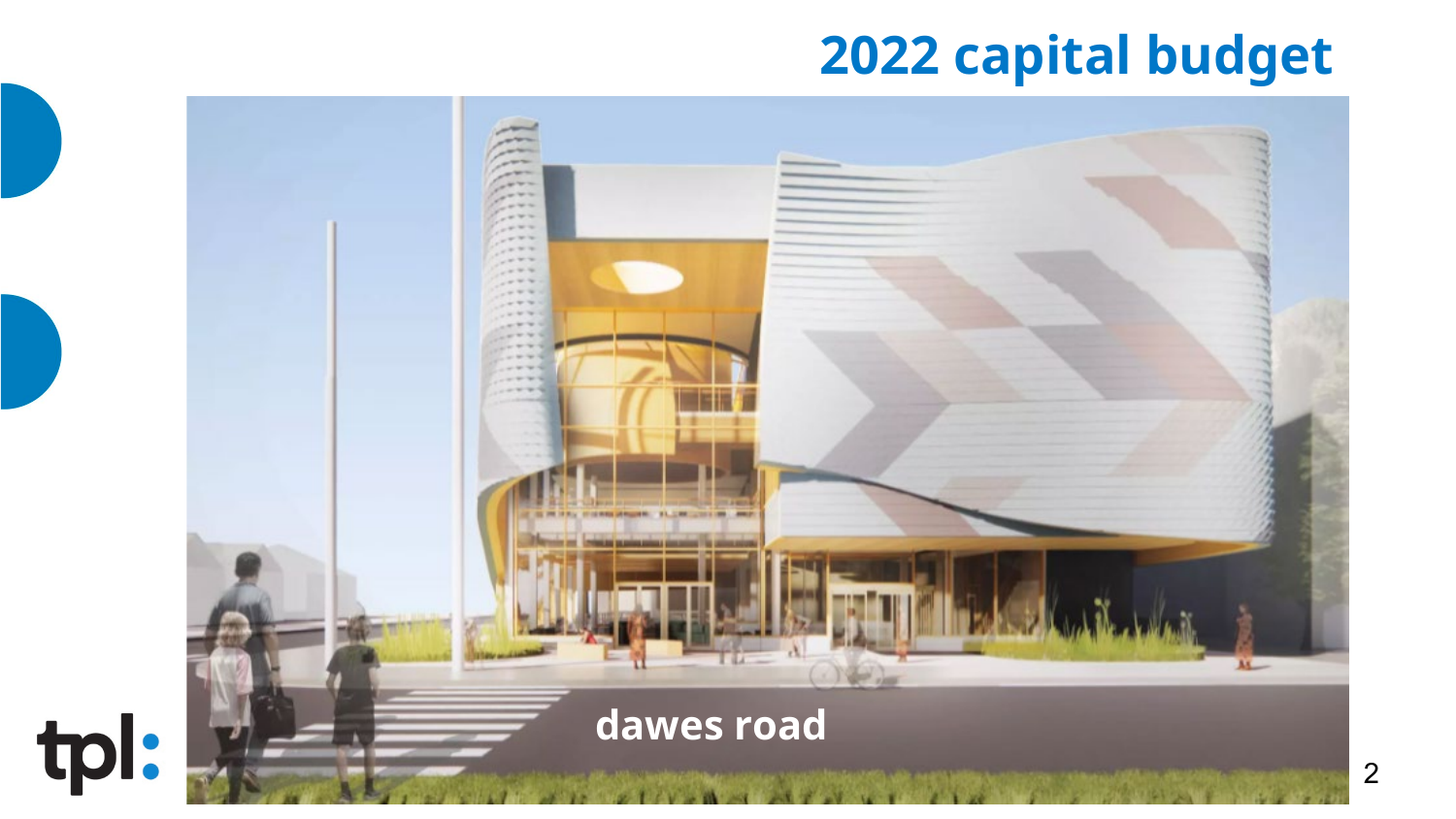# **2022 capital budget**

total budget: \$50.6 million

- **major branch renovation/expansion** Albert Campbell, Maryvale, Wychwood, York Woods, NYCL, Bridlewood, Ethennonnhawahstihnen', Perth/Dupont
- **planning/design for future renovations**  Dawes Road, Weston, Pleasant View, Etobicoke Civic Centre, High Park, TRL
- **state of good repair renovations**
- **IT equipment and technology needs**
- **digital services modernization**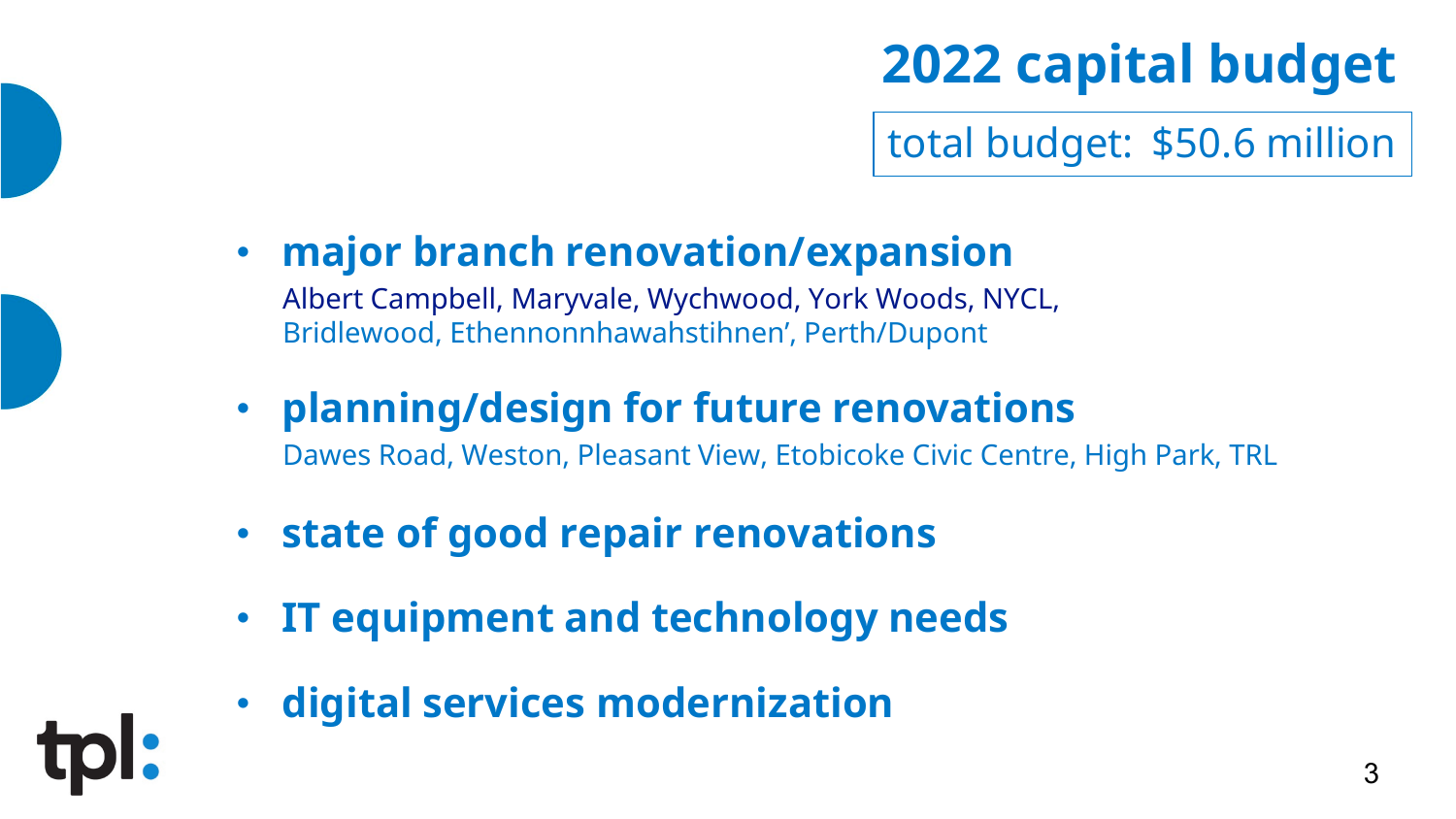# **2022 capital budget**

where the money **goes**

# where the money **comes from**